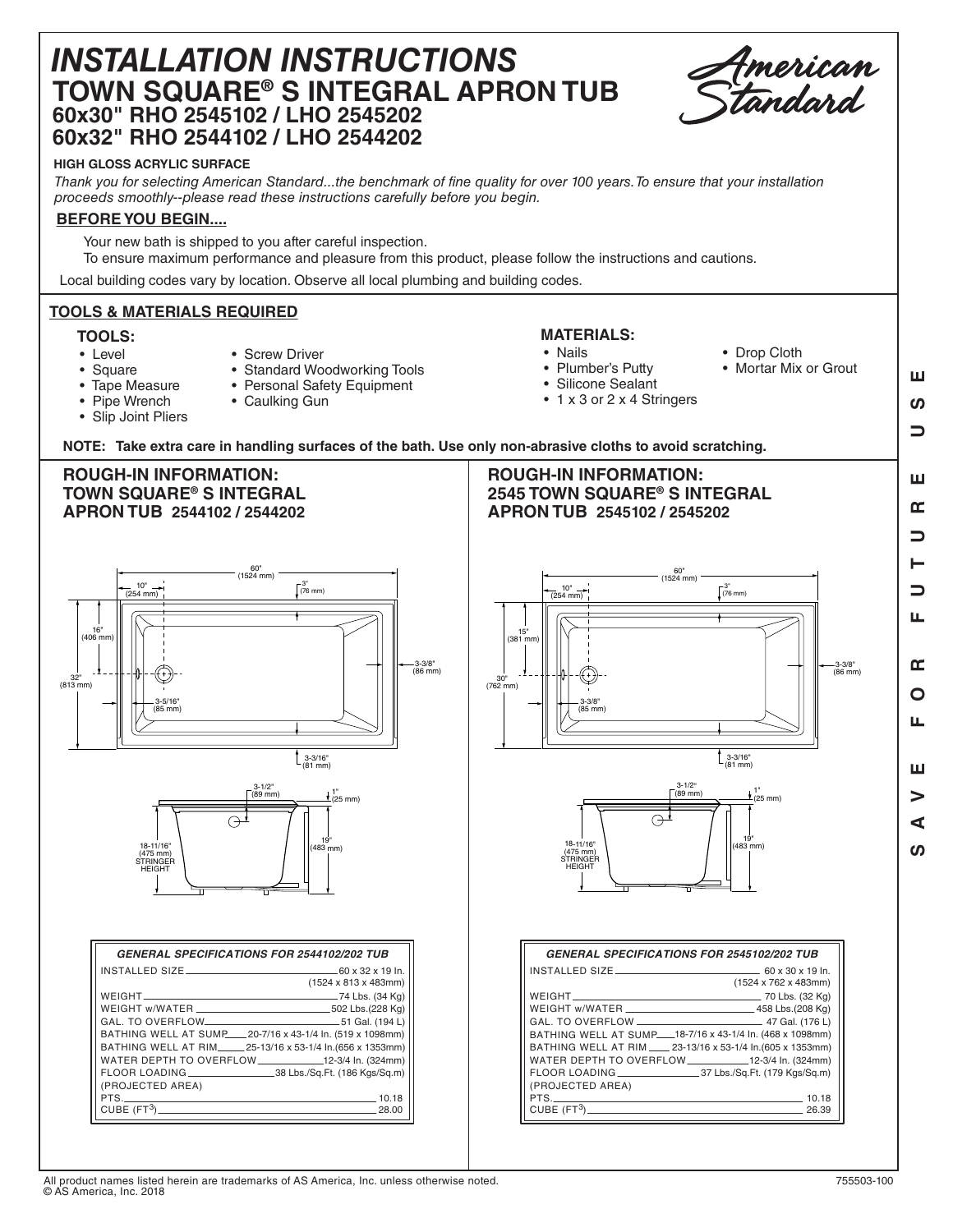# **GENERAL INSTALLATION INFORMATION ...**

- 1. When installing coordinating bath walls, additional studs may be required. Refer to those installation instructions prior to installing tub.
- 2. Bath walls are to be installed over stud walls.
- 3. Bath may only be installed in a recess or fold over edge type installation.
- 4. It is recommended that the 2544 and 2545 Town Square S Tub be set in a small bed of mortar or grout to compensate for uneven floors. Stringers will help level tub, but will not provide adequate support.
- 5. Take extra care when driving nails or screws to avoid damaging the tub.

# **INSTALLATION AND FRAMING INSTRUCTIONS:**

**A.)** Locate studs as required. Ensure roughing-in dimensions are proper, plumb, and square (Fig. 1). It is strongly recommended that an additional opening be provided for access to the drain components.

**1**



- **B.)** As shown in Fig. 2, mark the position of the underside of the deck by tracing a line onto the studs at the height indicated, using a level or other suitable straight edge.
- **C.)** With the top of the stringer touching the traced line, attach the stringer to the studs.



**D.)** Install drain components to the bath following the manufacturer's instructions. See the roughing-in drawing for suggested opening size and location dimensions.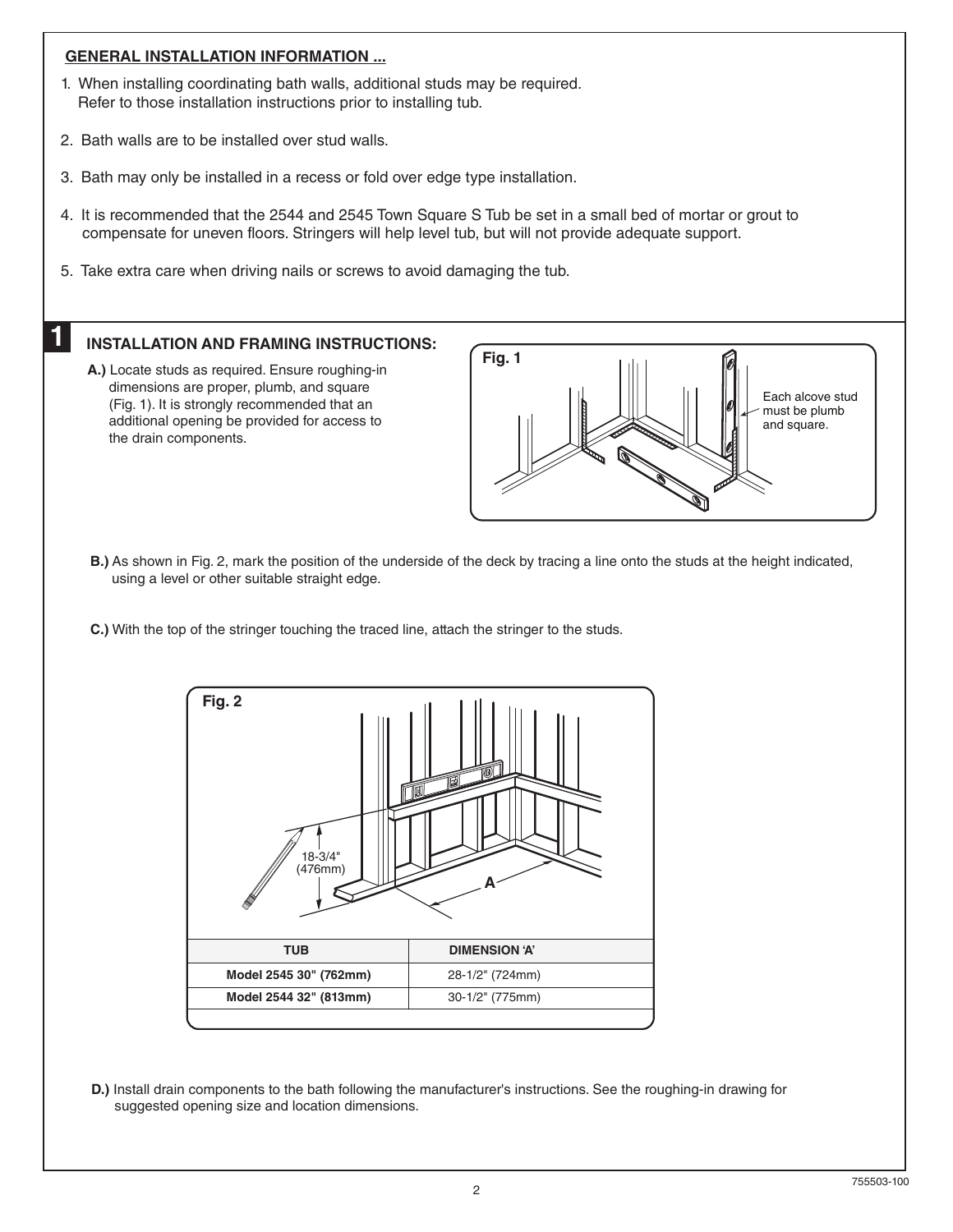

Using recommended drain opening, connect bath drain to waste line. Tighten all drain joints securely.